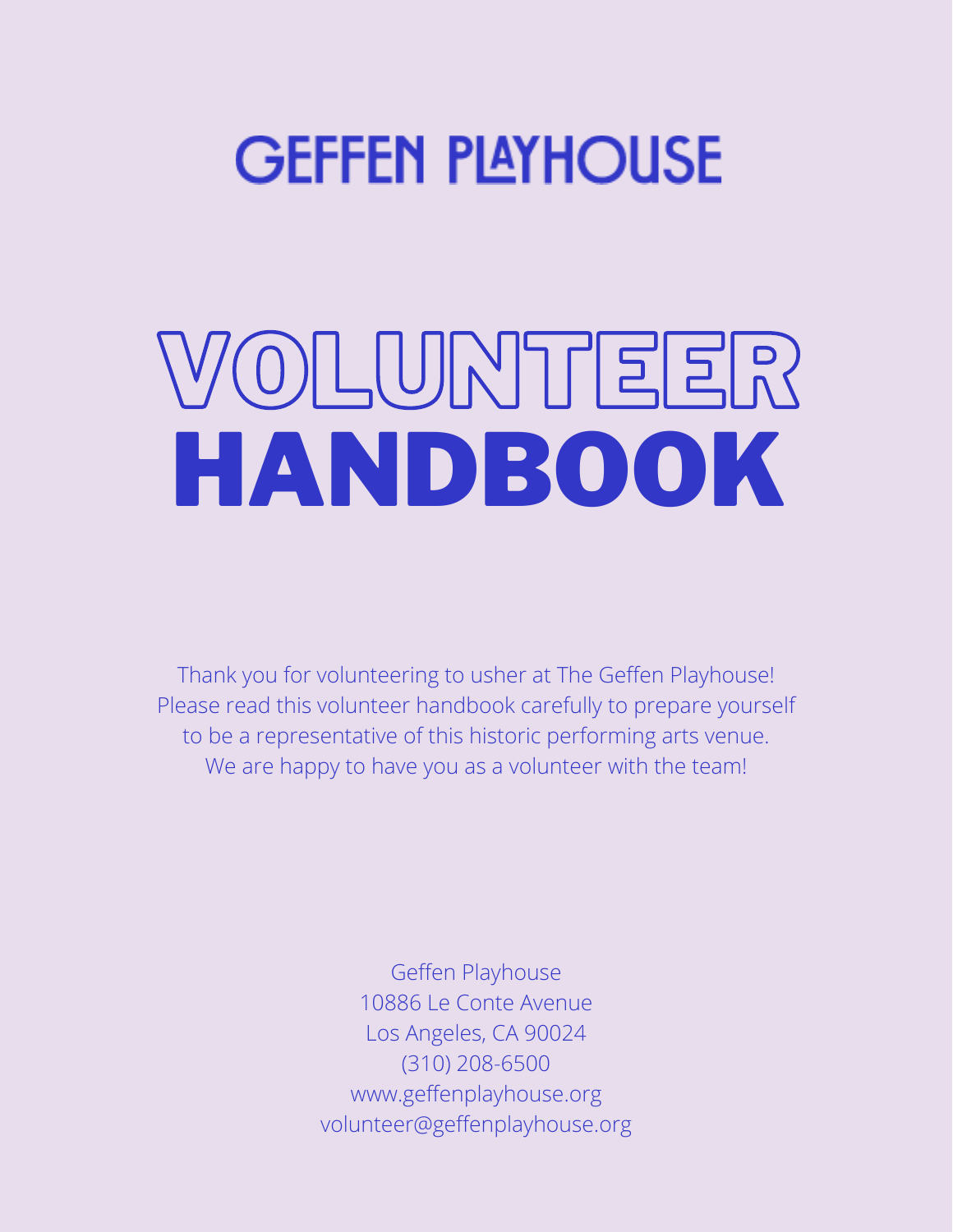### **General Volunteer Requirements**

- Must be 18 years of age or older.
- Must have a personal email account and access to a computer with internet for volunteer communications.
- Must be able to stand for up to an hour and move within the theater efficiently with or without reasonable accommodations.
- Must be able to scan and/or tear tickets and direct patrons with or without reasonable accommodations.
- Must be friendly and willing to interact with patrons, staff and other volunteers in a courteous manner.
- We ask that all volunteers attend a mandatory Season Orientation Meeting prior to the start of each season. This meeting will cover:
	- o Brief history of the theater
	- o Summary of upcoming season
	- o Roles of volunteer ushers
	- o Theater policies and procedures
	- o Theater seating
	- o Emergency Procedures
- Must be able to usher for all performances in the Gil Cates Theater during the season (at least one shift per show).

o Shifts last 3 to 5 hours depending on the length of the performance.

o Volunteers are scheduled to arrive 1 hr 15 mins prior to the show start.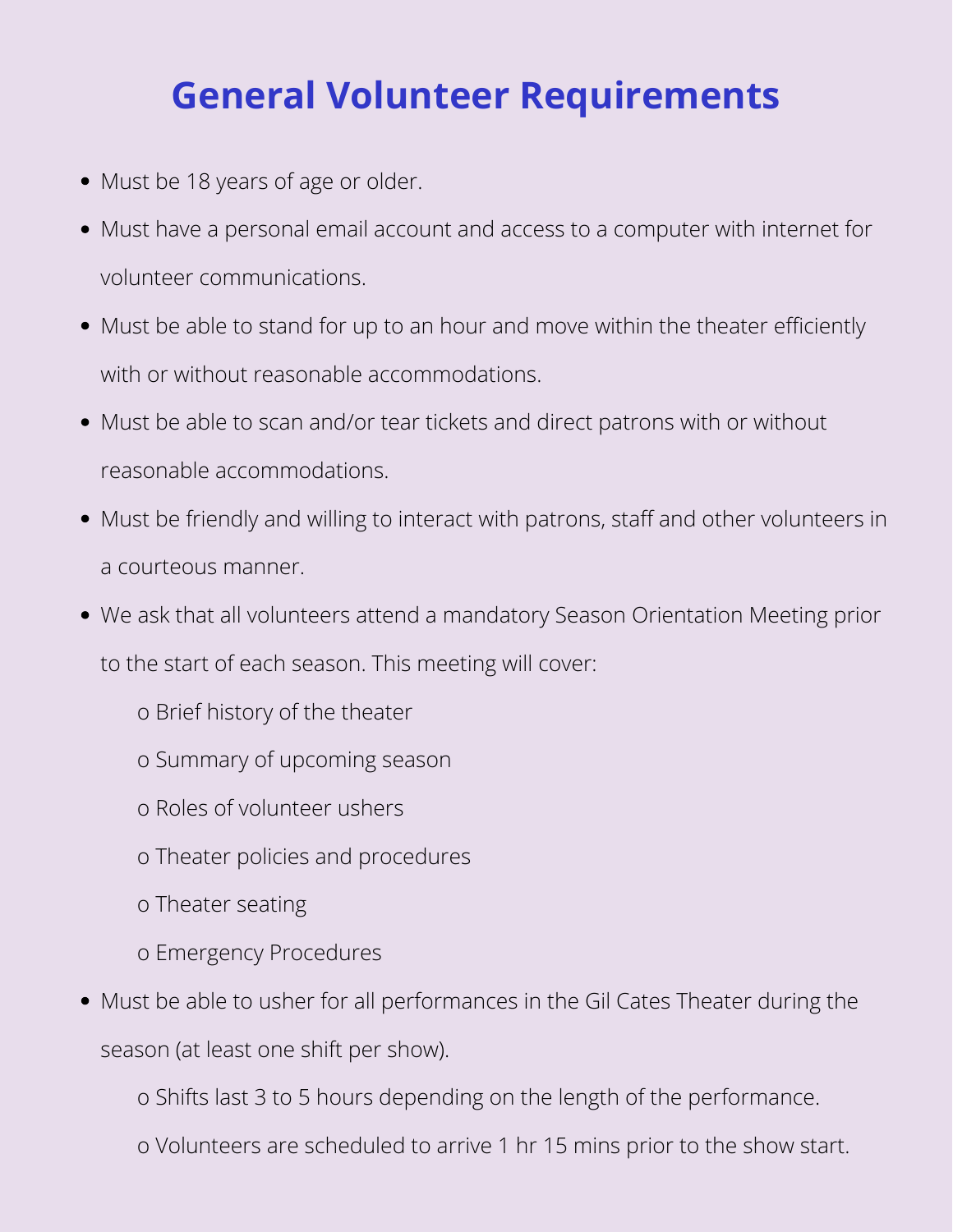## **Usher Expectations**

#### **General**

- Arrive on time (1 hour and 15 minutes before the show) and sign in at the 1. front desk. If you are late or miss the pre-show meeting, you may be asked to leave.
- Look professional in appropriate usher attire. Please see Dress Code. If you 2. arrive and are not dressed properly, you may be asked to leave.
- Attend the pre-show meeting with the House Manager. This meeting will 3. cover:
- A brief review of policies, procedures and theater seating 4.
- 5. Any changes or updated information
- 6. The logistics of the specific show you are working
- Position Assignments for the evening 7.
- Receive seating assignment from the House Manager. Seating location for 8. volunteer ushers during the performance is at the discretion of the House Manager.
- Stay for the entirety of the performance. If for some reason you need to leave 9. early, please alert the House Manager so they can make proper adjustments.
- 10. In the event of an emergency, injury, or accident of any kind, please stay calm. Locate and alert the House Manager immediately and await further instructions before making any decisions.

#### **Dress Code**

- Our dress code for volunteers is all black business casual attire and all black shoes that are comfortable to stand in for 30-60 minutes.
- Please no handbags larger than a book as we have limited storage space.
- We do not allow t-shirts, tank tops, sweatshirts, sleeveless shirts, flip-flops, hats, or political buttons or labels.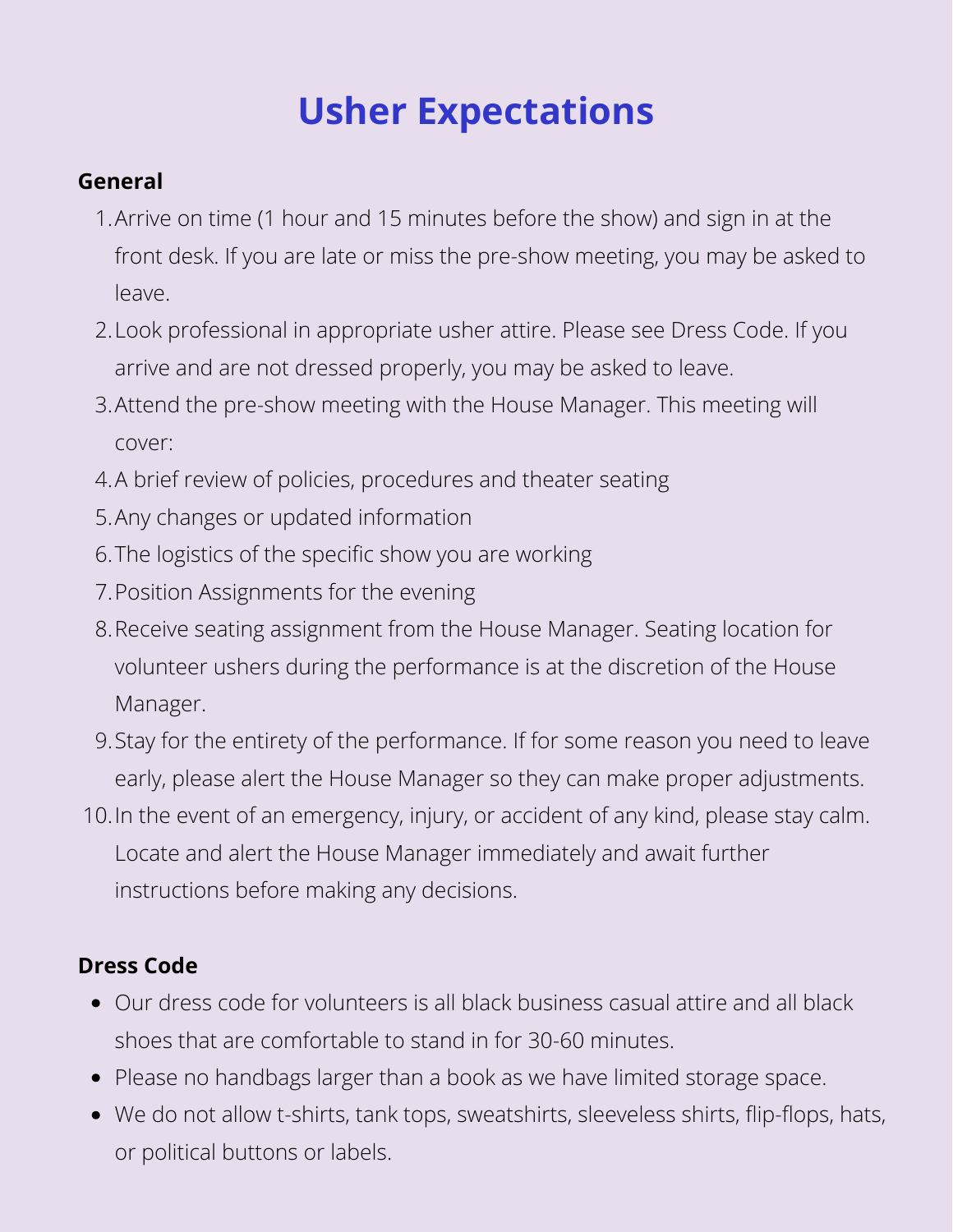## **Scheduling**

#### **Signing Up**

All usher communications take place through e-mail, so please make sure we have your correct e-mail address. Prior to each season, current volunteers are and asked to fill out the form on our website requesting the following information: contact information, preferred days/times, volunteer partners, and any potential conflicts. Once the responses have been compiled, shifts will be assigned in two batches - the Fall/Winter show(s) and the Spring/Summer show(s). If you learn of conflicts you may have from your stated availability, e-mail updates to volunteer@geffenplayhouse.org

#### **Cancellations**

It is your responsibility to keep track of the times and dates of your commitments and important that volunteers consistently follow through with ushering the events for which they sign up. If you must cancel, please do so at least 48-hours in advance by emailing volunteer@geffenplayhouse.org.

### **Grounds for Dismissal**

- Grounds for dismissal may include, but are not limited to: failure to perform assigned duties, inability to perform assigned duties, failure to follow Geffen Playhouse policies and procedures, disruptive behavior, using drugs/alcohol while performing volunteer duties, abuse of patrons or staff or theft of Geffen Playhouse property.
- If a volunteer is absent from a shift without e-mailing more than once, it is grounds for the volunteer's dismissal and the volunteer may be taken off all future show dates.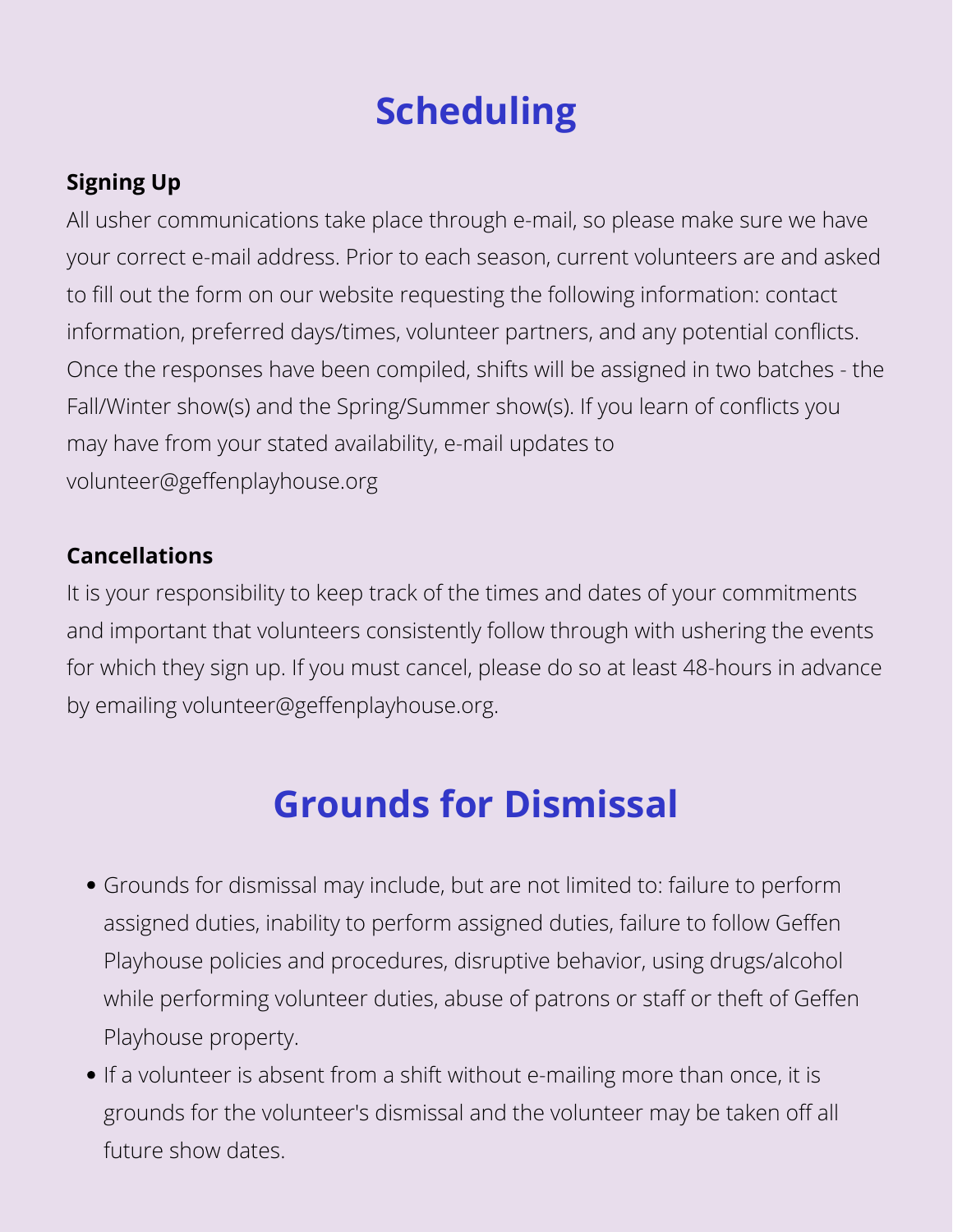## **FAQ**

#### **Q: Where should I park?**

A: We recommend that you park at the Glendon Apartments parking structure at 1010 Glendon Avenue (otherwise known as the Trader Joe's Parking lot) located one and a half blocks south of the Geffen Playhouse. \$5 validation tickets for this lot are available at the Concierge desk. More information about parking is available at <https://www.geffenplayhouse.org/parking>

#### **Q: Where can I put my personal belongings during my usher shift?**

A: You are welcome to keep your personal belongings with you during your shift. There is also limited space for jackets and purses in the ushers' closet located in the front lobby. The Geffen Playhouse cannot be responsible for loss or damage of personal property. We recommend that volunteer ushers bring very few personal belongings.

#### **Q: May I bring a family member or friend to volunteer with me?**

A: Please do not bring a family member or a friend to volunteer with you. If this family member or friend is interested in volunteering on a regular basis, they are welcome to contact volunteer@geffenplayhouse.org and go through official channels to do so.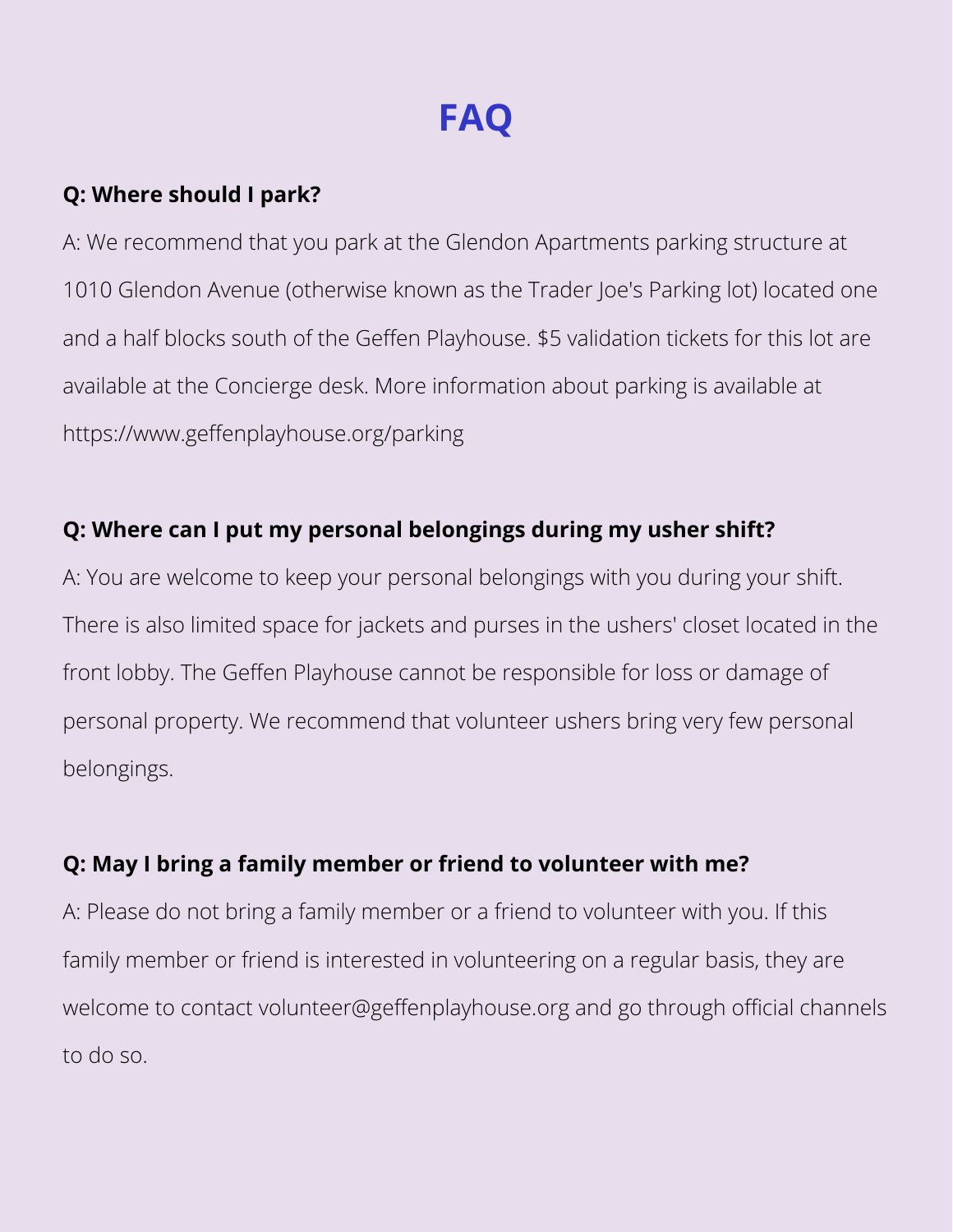## **GEFFEN PLAYHOUSE** SEATING CHART

### **GIL CATES THEATER**



**STAGE** 



**ACCESSIBLE**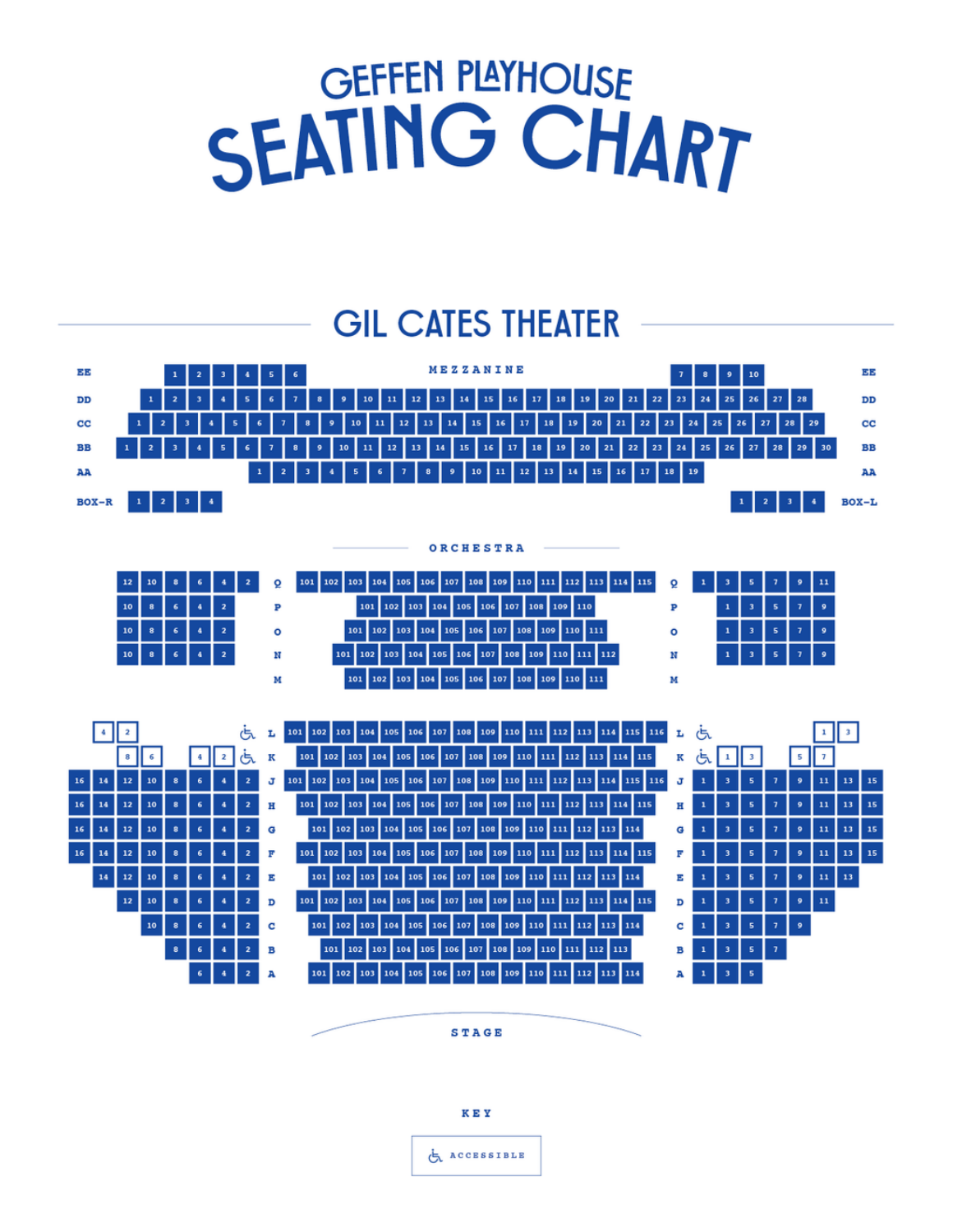### **Tickets**



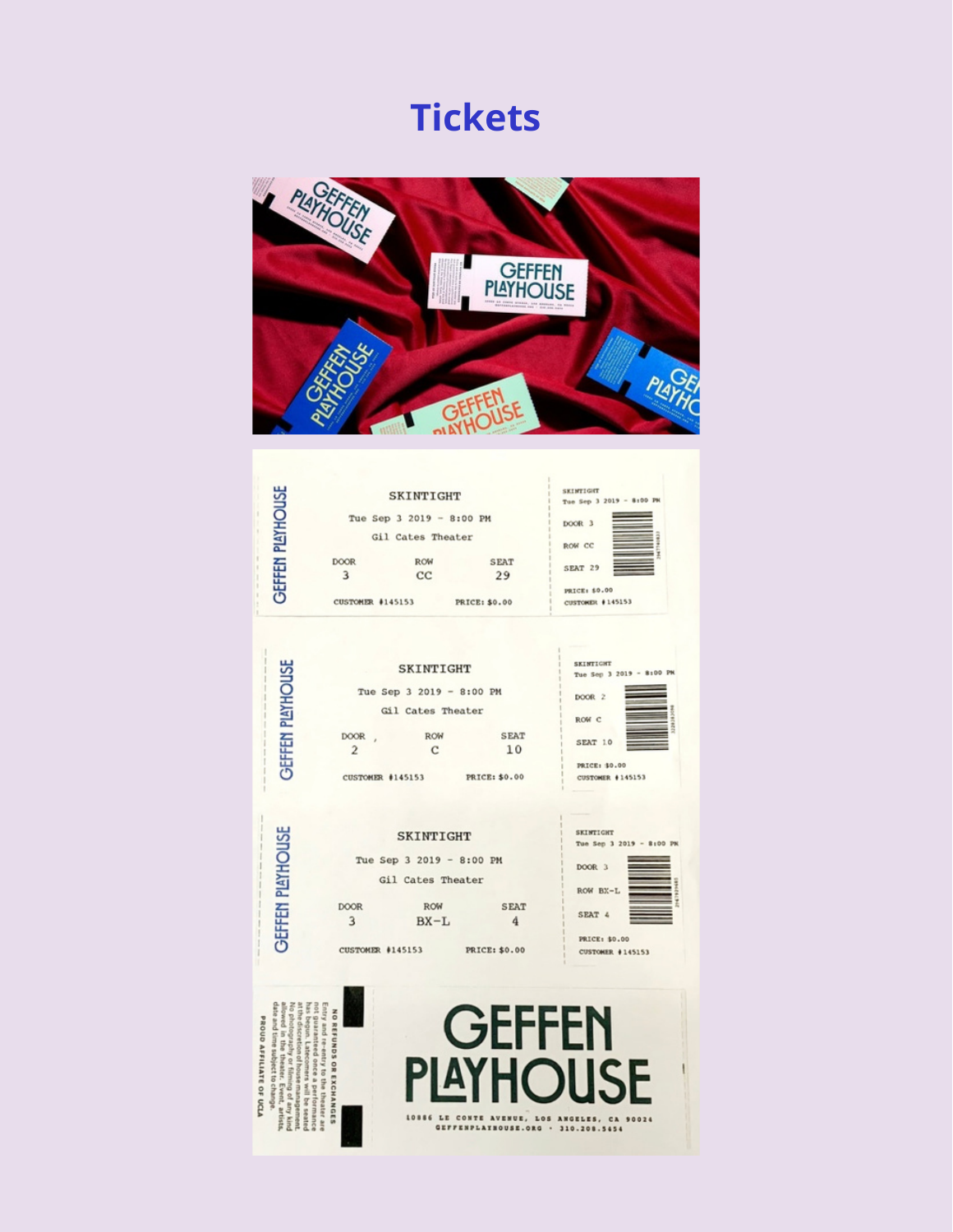## **History of the Geffen Playhouse Building**



- Built in 1929 as a Masonic Clubhouse to serve UCLA students and alumni.
- Sold to Donald and Kristen Combs in the early 1970s. The building then became home to Contempo (a furniture store), Stratton's (an Italian restaurant) and The Westwood Playhouse.
- Donated to UCLA under the premise that it would remain a theater and that Gil Cates Sr. (founder of the UCLA School of Theater, Film & Television) assumed development.
- Geffen Playhouse opened in 1995 named in honor of David Geffen's generous founding gift.
- From 2003-2005 during the capital campaign upgrade, productions were held at nearby Brentwood and Wadsworth theaters.
- In September 2005, the Geffen Playhouse reopened and included the smaller Audrey Skirball Kenis space.
- In 2010, the larger stage was named the Gil Cates Theater in honor of Gil Cates Sr.
- In 2014, his son Gil Cates Jr. was appointed Executive Director after Gil Cates Sr. passed away in 2011. In 2017, Matt Shakman was appointed the Artistic Director.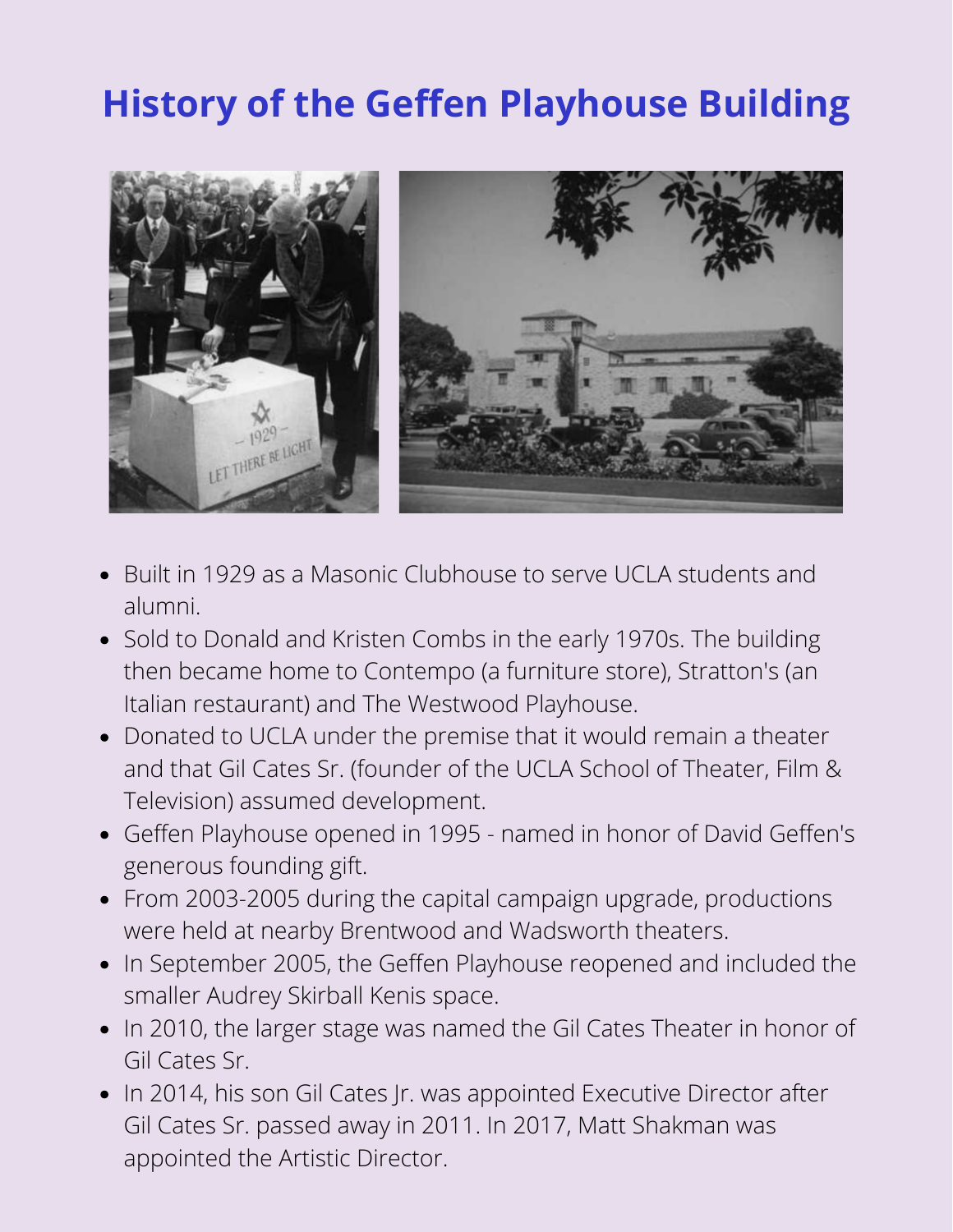## **Geffen Playhouse Policies**

#### **Non-Discrimination Policy**

The Geffen Playhouse is an equal opportunity employer. Neither the Geffen Playhouse nor any of its employees, including its supervisors and managers, may discriminate or retaliate regarding any employee, applicant, intern (paid or unpaid), or volunteer in violation of the law or Geffen Playhouse policy. All aspects of employment with Company are on the basis of competence and merit. Thus Geffen Playhouse does not discriminate against qualified individuals or prospects on the basis of any protected category, i.e., a person's age (40 and over), ancestry, association with a member of a protected class, color, disability (mental or physical, including HIV and AIDS), engagement in protected activity, family care or medical leave, genetic information (about genetic tests or participation in clinical research or manifestation of disease), marital status, medical condition (including cancer or a related medical condition or genetic characteristics not presently associated with symptoms of disease), military or veteran status, national origin (including language use restrictions and use and possession of a driver's license issued to persons unable to prove their legal presence in the U.S.), race and traits historically associated with race (including hair texture and "protective hairstyles" such as braids, locks and twists), religion or religious creed (including religious dress and grooming practices), gender (including gender expression and gender identity such as transgender or transitioning) sex/gender (including pregnancy, childbirth, breastfeeding and/or any related medical conditions), sexual orientation, or any other classification that is or shall be protected by federal, state, or local law. The Geffen Playhouse applies this policy to all employment practices and personnel actions including advertising, personnel recruitment, testing, hiring, promotions, transfers, demotions, layoffs, terminations, pay scales, and other terms and conditions of employment. The Geffen Playhouse expects all individuals affiliated with the Geffen Playhouse to show respect and sensitivity toward all other employees, candidates, volunteers and interns, and to demonstrate a

commitment to the Geffen Playhouse's equal opportunity objectives. Any individual who believes that he, she or another person has been subjected to a retaliatory or discriminatory decision or practice must immediately notify the House Manager.

#### **Anti-Harassment Policy**

As described above, the Geffen Playhouse is committed to maintaining a work setting free of discrimination, harassment, retaliation or other prohibited conduct based on any legally protected classification or based on the perception that an individual is a member of a protected class or is associated with a member of a protected class. Prohibited conduct includes harassment, discrimination, retaliation and other inappropriate conduct of any nature based on a protected classification.

The Geffen Playhouse is committed to preventing and prohibiting misconduct on the job, including sexual harassment or any other type of harassment from any workplace source. Employees, job applicants, volunteers, unpaid interns and independent contractors are legally protected from harassment.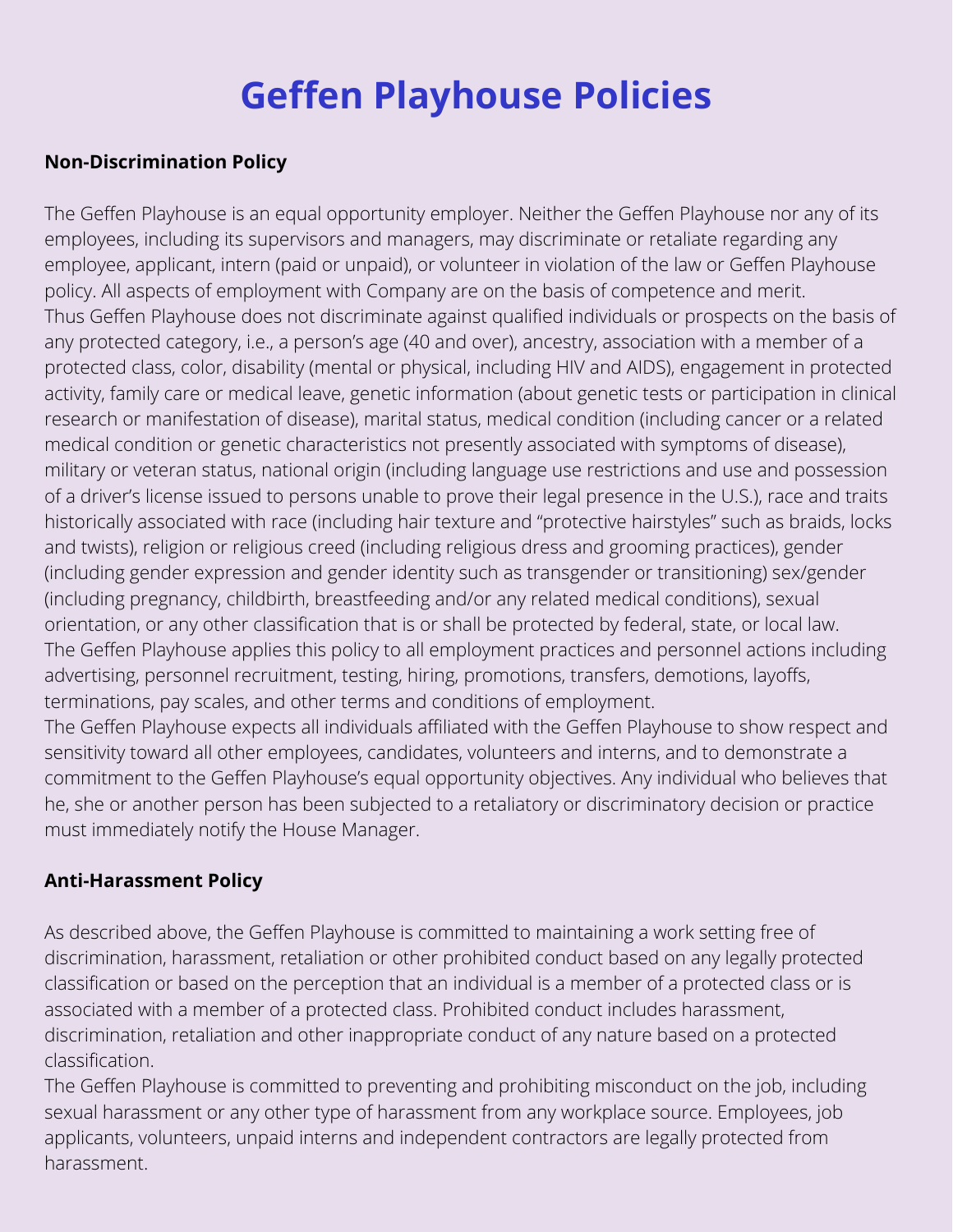The Geffen Playhouse prohibits all employees (including co-workers, supervisors and managers) and non-employees (such as vendors, customers/clients, independent contractors, volunteers and anyone else doing business with the Geffen Playhouse) from engaging in prohibited harassment as further defined in this policy and as provided under applicable law. Prohibited conduct under this policy – even if not unlawful in and of itself -- includes disrespectful, unprofessional and/or unwelcome conduct based on sex or any protected characteristic. Such improper conduct can include, but is not limited to the following examples:

- Verbal or Written Conduct: Abusive words or phrases, "hate words," jokes, sexual banter, conversations about one's or someone else's sex life, derogatory or patronizing comments, stereotyping, unwanted statements (such as about an individual's sex, physical features, color, dress or skills) and unwanted sexual advances, invitations or comments;
- Visual Conduct: Demeaning or offensive gestures, clothing, posters, cartoons, or other illustrations;
- Physical Conduct: Assault, inappropriate touching, obstructing normal movement, or hindering one's work directed at an individual because of his/her sex or other protected characteristics;
- Hostile Acts: Any hostile act based on gender (even if not motivated by sexual desire) or other protected classification;
- Sexual Favoritism: Granting of employment benefits or advantages in exchange for sexual favors, regardless of whether the employee(s) granting such favors did so willingly. Such circumstances can create an atmosphere offensive to other employees of either gender and detrimental to workplace production;
- Sexual Threats and Demands: Threats and demands to submit to sexual requests in order to keep one's job or avoid some other loss, and offers of job benefits in return for sexual favors; and
- Retaliation: This includes any adverse employment action for having reported or threatening to report unlawful or otherwise prohibited conduct. "Adverse employment action" can mean any adverse management decision or evaluation, including but not limited to job or performance evaluation, discipline, promotion, demotion, transfer, layoff, termination, diminished rate of pay and benefits, and/or not being selected for training. Adverse employment action can also mean any action reasonably likely to deter reports or complaints of unlawful or otherwise prohibited conduct.

The Geffen Playhouse is an equal opportunity employer. Neither the Geffen Playhouse nor any of its employees, including Geffen Playhouse supervisors and managers, will unlawfully discriminate against any person involved in Geffen Playhouse operations, including job applicants, employees and interns (paid or unpaid).

#### **Right of Publicity**

The Geffen Playhouse reserves the right to photograph its premises, activities and volunteers for possible promotional purposes. Volunteers grant The Geffen Playhouse all rights to their video, photographic, or audio, or other recorded images, likenesses and sounds of my voice captured in the course of their volunteer activities. The Geffen Playhouse is and shall be the owner of all such images, including but not limited to any and all portraits, pictures, photographs, video and audio recordings, and any reproductions thereof, and all plates, negatives, recording tape and digital files containing or depicting such images.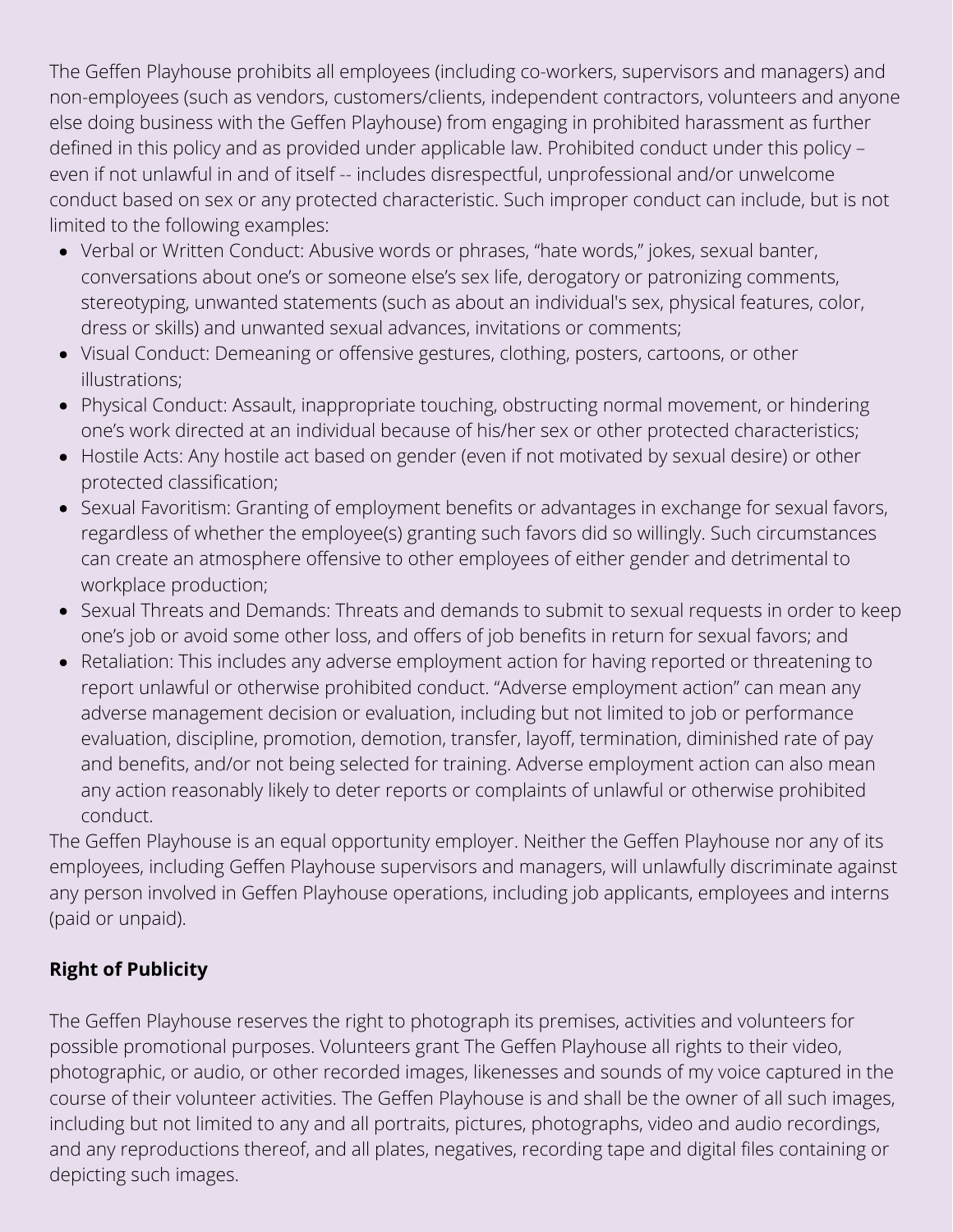## **GEFFEN PLAYHOUSE**

ACKNOWLEDGMENT OF RECEIPT OF VOLUNTEER HANDBOOK

I acknowledge that I have received my copy of The Geffen Playhouse's Volunteer Handbook, containing important information about the Geffen Playhouse's volunteers' procedures and my rights and duties as a Geffen Playhouse volunteer.

I further acknowledge and agree that it is my responsibility to read, understand and apply the information specified in the volunteer handbook as well as all other Company policies, procedures or rules applicable to Geffen Playhouse volunteers. I also acknowledge and agree that the Geffen Playhouse can and does reserve the right to revise, adapt, cancel, add or otherwise change all or any part of this volunteer handbook or any other Geffen Playhouse policy, procedure or rule applicable to volunteers when, at its sole discretion, The Geffen Playhouse determines that the law and/or changed circumstances warrant such adjustments.

Date:

Volunteer's Signature: \_\_\_\_\_\_\_\_\_\_\_\_\_\_\_\_\_\_\_\_\_\_\_\_\_\_\_\_\_\_\_\_\_\_\_

Volunteer's Name (print or type) \_\_\_\_\_\_\_\_\_\_\_\_\_\_\_\_\_\_\_\_\_\_\_\_\_\_\_